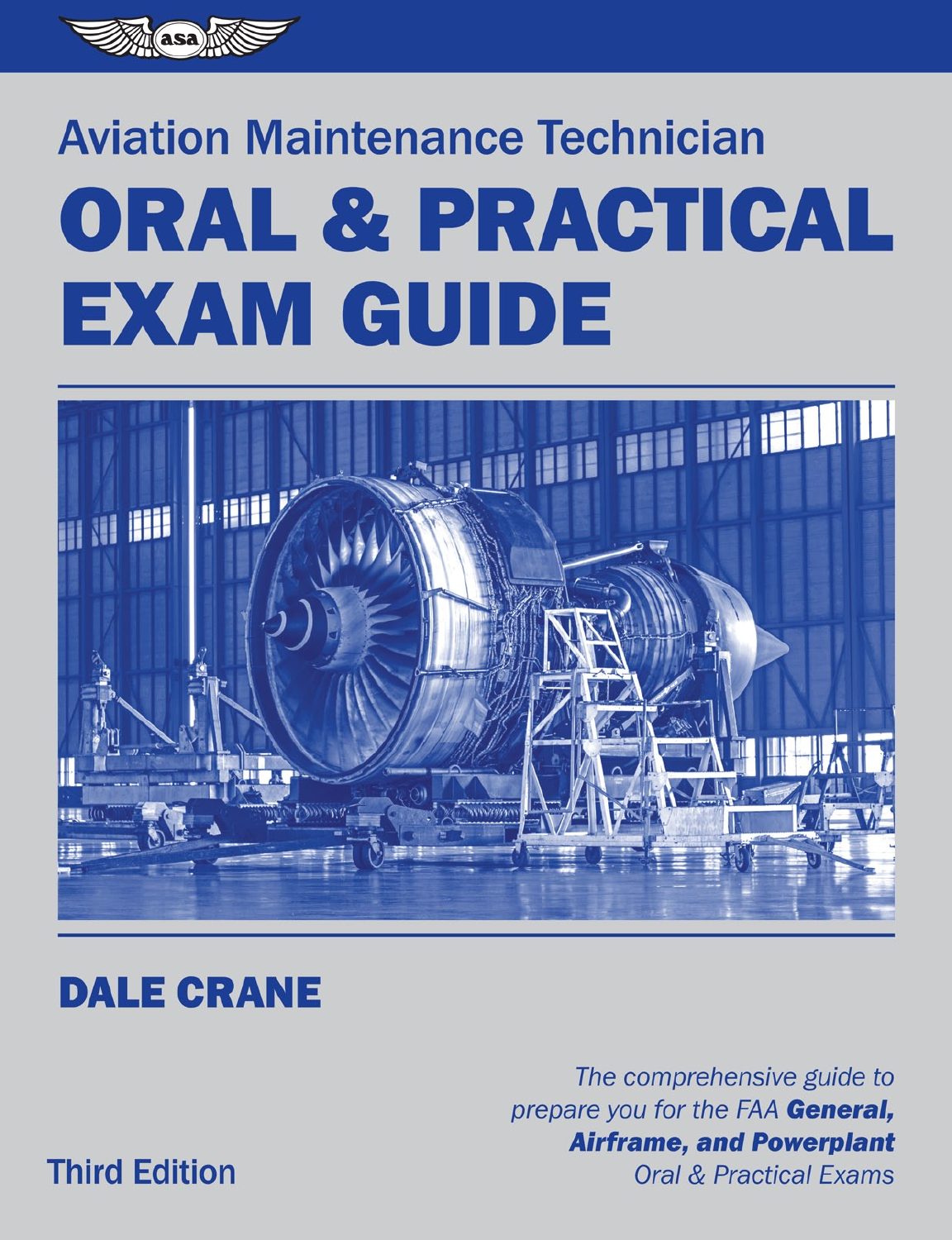# Aviation Maintenance Technician ORAL & PRACTICAL EXAM GUIDE

# Third Edition

*Based on the original text by* Dale Crane

*Edited by*  Raymond E. Thompson *College of Aviation, Western Michigan University*

> *The comprehensive guide to prepare you for the FAA General, Airframe, and Powerplant Oral & Practical Exams*



Aviation Supplies & Academics, Inc. Newcastle, Washington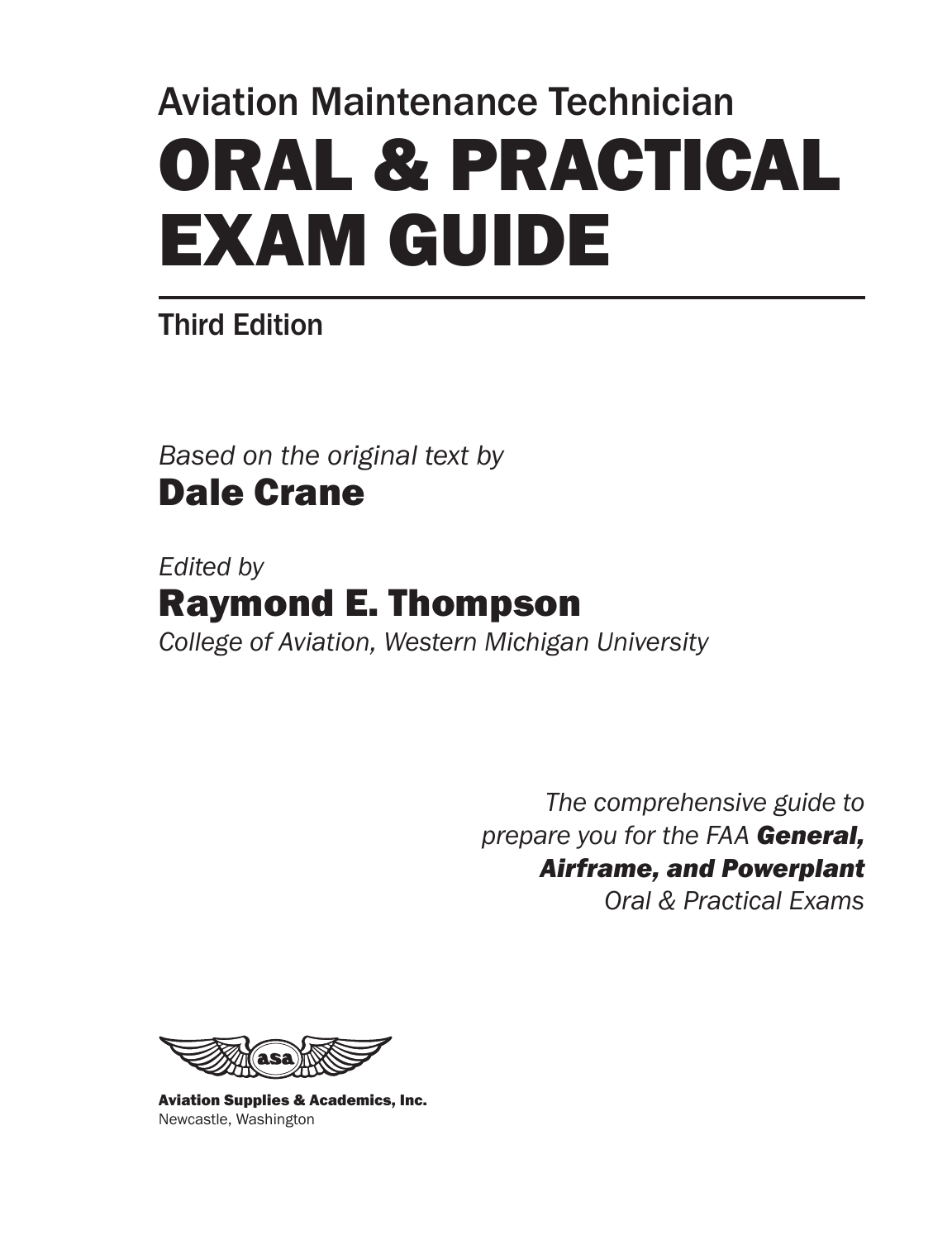*Aviation Maintenance Technician Oral & Practical Exam Guide Third Edition by Dale Crane*

Aviation Supplies & Academics, Inc. 7005 132nd Place SE Newcastle, WA 98059-3153 asa@asa2fly.com | www.asa2fly.com

Visit the ASA website often at **www.asa2fly.com/TextbookUpdates** to find updates posted there due to FAA regulation revisions that may affect this book.

© 1994 – 2016 Aviation Supplies & Academics, Inc. All rights reserved. Third Edition published 2016.

No part of this book shall be reproduced, stored in any retrieval system, or transmitted by any means, electronic, mechanical, xerographic, audio/visual record, or otherwise, without written permission from the publisher. While every precaution has been taken in the preparation of this book, the publisher, Dale Crane, and Raymond E. Thompson assume no responsibility for errors or omissions. Neither is any liability assumed for damages resulting from the use of the information contained herein. None of the material in this guide supersedes any documents, procedures, or regulations issued by the Federal Aviation Administration.

#### ASA-OEG-AMT3-PD

ISBN 978-1-61954-413-0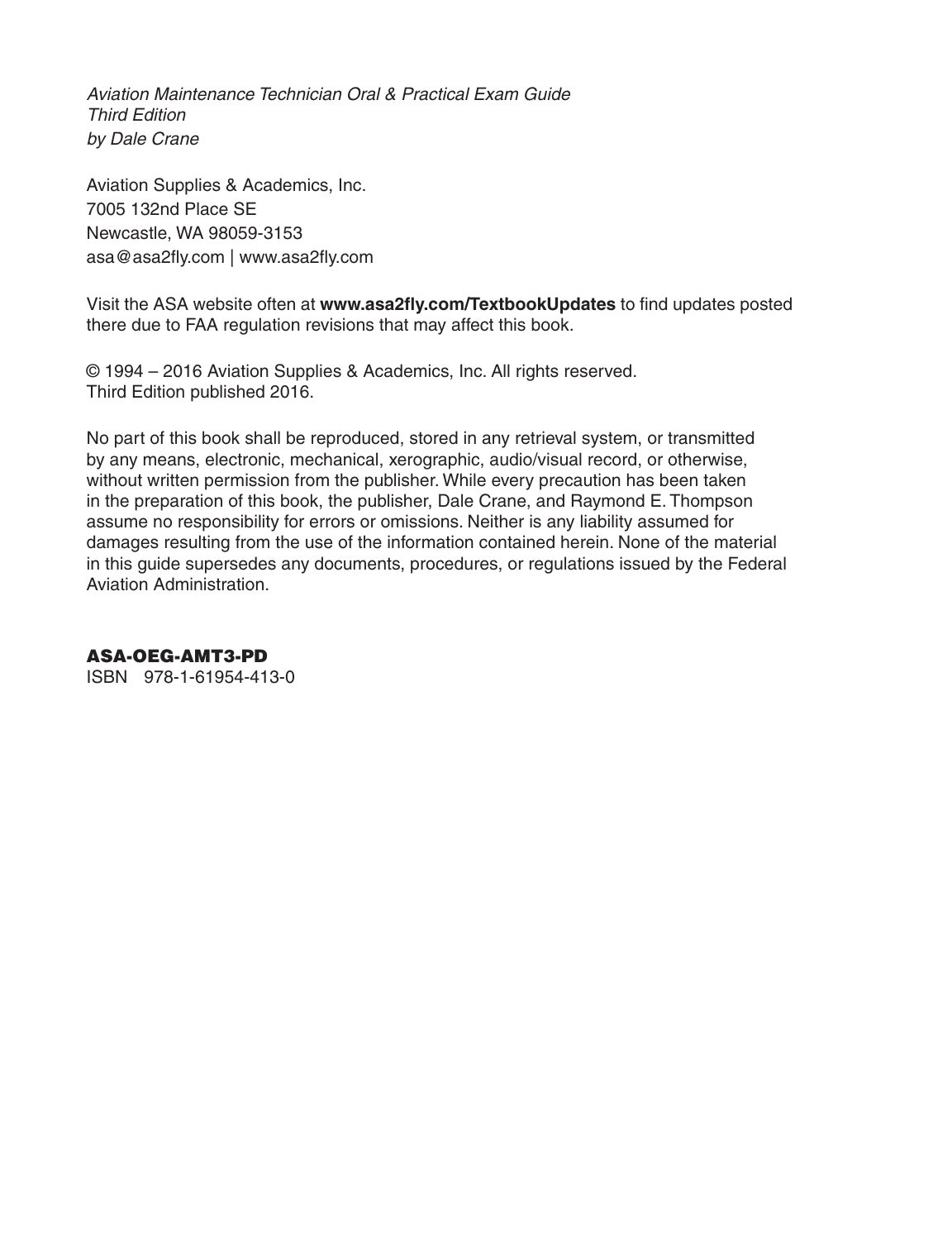# **Contents**

Preface v Certification of Maintenance Airmen vi The Oral and Practical Tests x

# The General Oral and Practical Tests 1

Basic Electricity 3 Aircraft Drawings 13 Weight and Balance 17 Fluid Lines and Fittings 22 Materials and Processes 24 Ground Operation and Servicing 34 Cleaning and Corrosion Control 39 Mathematics 44 Maintenance Forms and Records 50 Basic Physics 54 Maintenance Publications 62 Aviation Mechanic Privileges and Limitations 68

# The Airframe Oral and Practical Tests 71

# Section 1 Airframe Structures

Wood Structures 74 Aircraft Covering 78 Aircraft Finishes 83 Sheet Metal and Non-Metallic Structures 89 Welding 96 Assembly and Rigging 101 Airframe Inspection 106

## Section 2 Airframe Systems and Components

Aircraft Landing Gear Systems 109 Hydraulic and Pneumatic Power Systems 115 Cabin Atmosphere Control Systems 121 Aircraft Instrument Systems 129 Communications and Navigation Systems 135 Aircraft Fuel Systems 139 Aircraft Electrical Systems 145 Position and Warning System 151 Ice and Rain Control Systems 154 Fire Protection Systems 158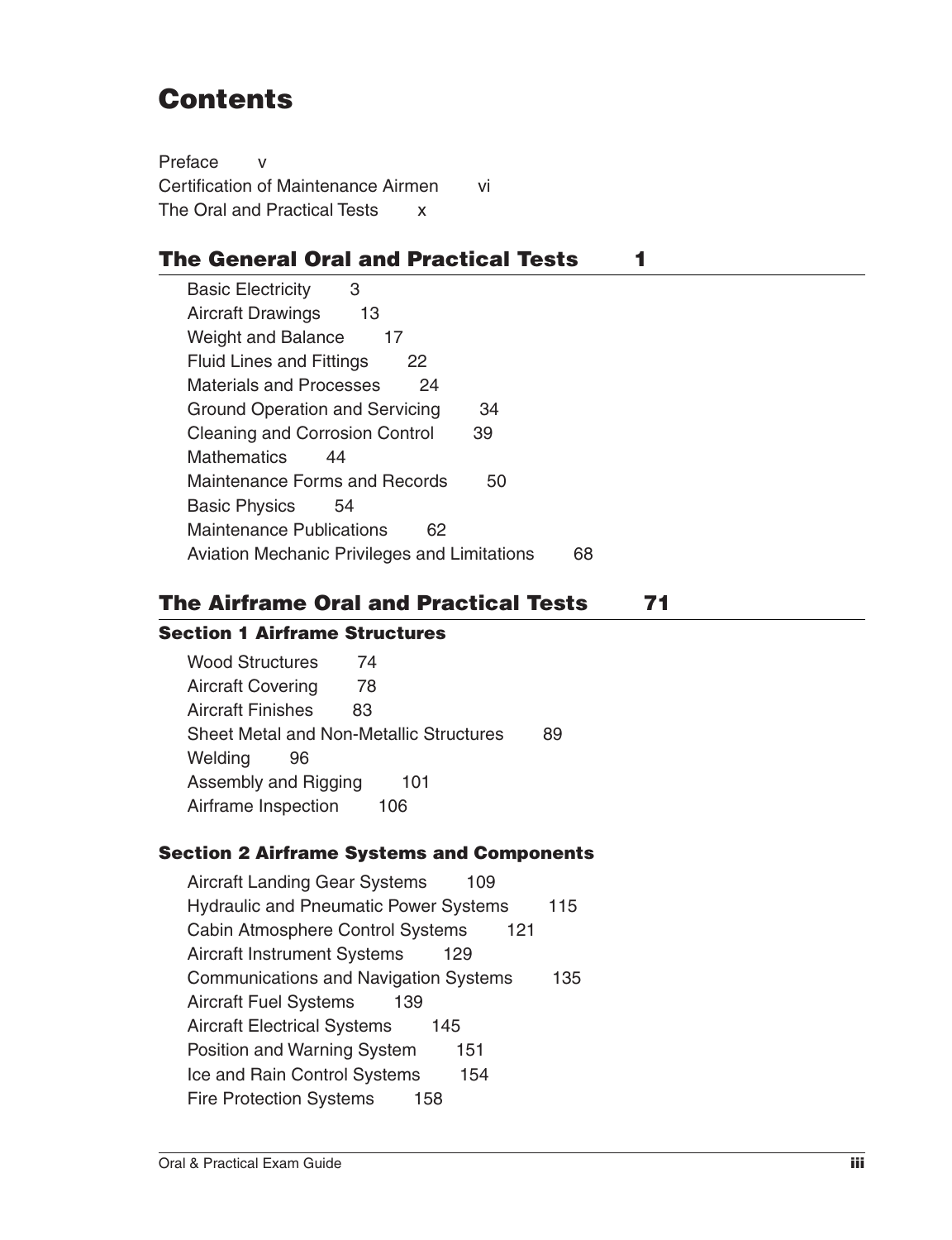# The Powerplant Oral and Practical Tests 165

Reciprocating Engines 167 Turbine Engines 171 Engine Inspection 173 Engine Instrument Systems 175 Engine Fire Protection Systems 179 Engine Electrical Systems 182 Lubrication Systems 185 Ignition and Starting Systems 189 Fuel Metering Systems 194 Engine Fuel Systems 196 Induction and Engine Airflow Systems 199 Engine Cooling Systems 201 Engine Exhaust and Thrust Reverser Systems 203 Propellers 205 Turbine-Powered Auxiliary Power Units 211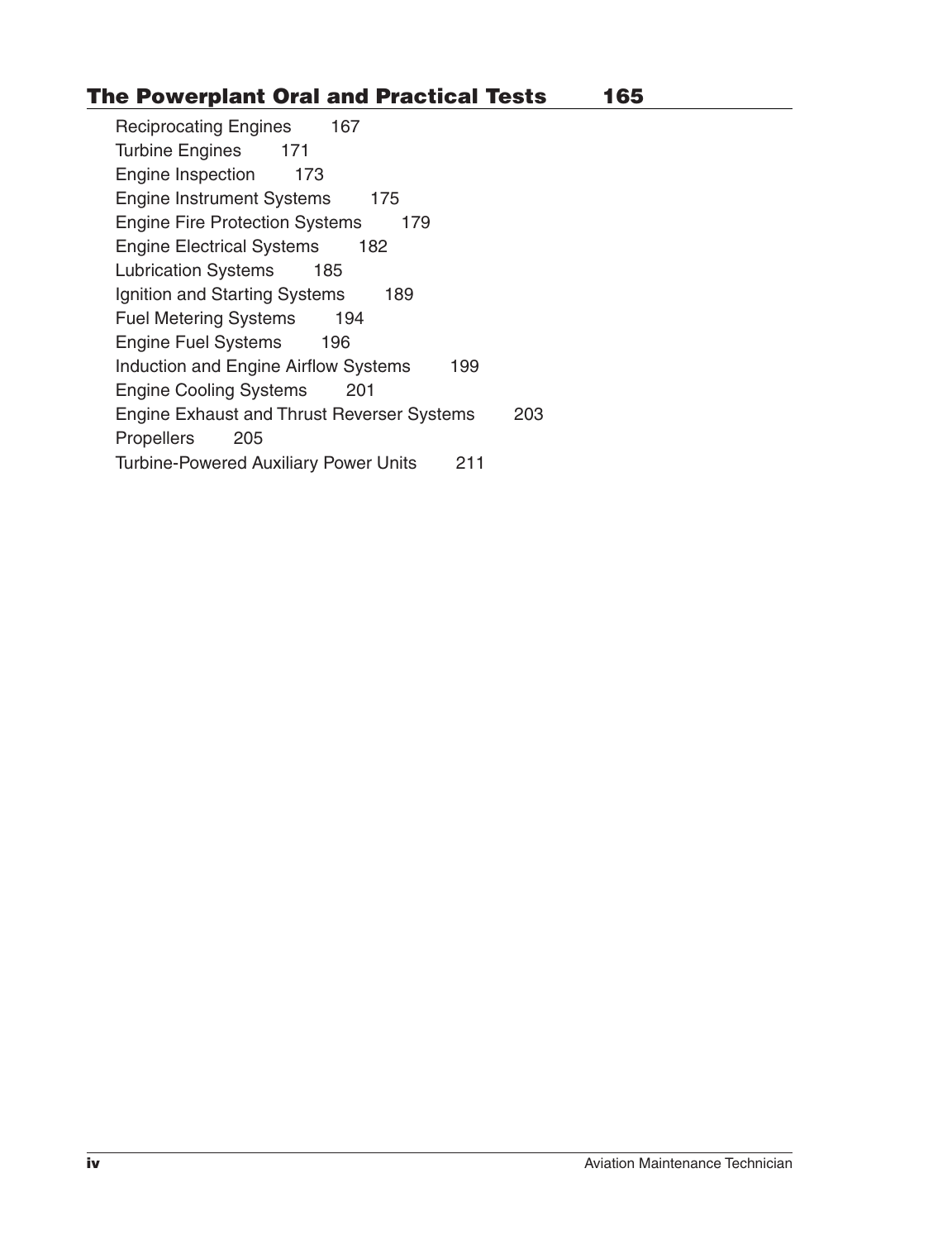# Preface

Certification as an aviation mechanic is a major step in your career. You were required to have a certain level of experience to qualify to take your knowledge tests, and having passed all sections, you are now ready for the final step, the oral and practical tests.

The knowledge tests are strictly objective and verify only your knowledge of facts. When taking them, you are interfacing with a computer and there is no personal involvement.

The oral and practical tests are different. In these you work directly with an experienced mechanic on a one-on-one basis. This examiner is able to not only judge your mechanical skills, but to observe the way you think and see the way you solve problems.

It is important that you approach the oral and practical tests with the proper mental attitude. The examiner has one basic thought in mind, that of determining whether or not you have the level of skill needed for an entry-level technician. The examiner will not try to trick you in any way, and he or she wants you to pass almost as much as you do.

If you are asked a question to which you do not know the answer, admit it rather than try to bluff your way through. If you are given a project that you do not understand, discuss it with the examiner. Especially, don't bungle your way through a project you cannot properly execute. The examiner will discuss the project with you, but will show little or no tolerance for your driving ahead with a project you obviously cannot handle.

The oral and practical tests are your last steps toward certification, so study this guide carefully as it is designed to help you prepare for them. We wish you success with them.

Dale Crane 2000

# Preface to the Third Edition

The oral and practical exam process has changed radically in recent years. The core practical test items have been removed and the oral and practical questions and projects are randomly generated. This means that examiners must be prepared to test on all projects and students able to perform on all projects.

This also means that the number of practical projects is greatly increased. There are a number of new projects as well; these projects are defined by the Practical Test Standards (PTS) and are captured in this Third Edition. Some test areas were eliminated and new sections added to reflect changes to the PTS.

Raymond E. Thompson, Technical Editor College of Aviation Western Michigan University 2016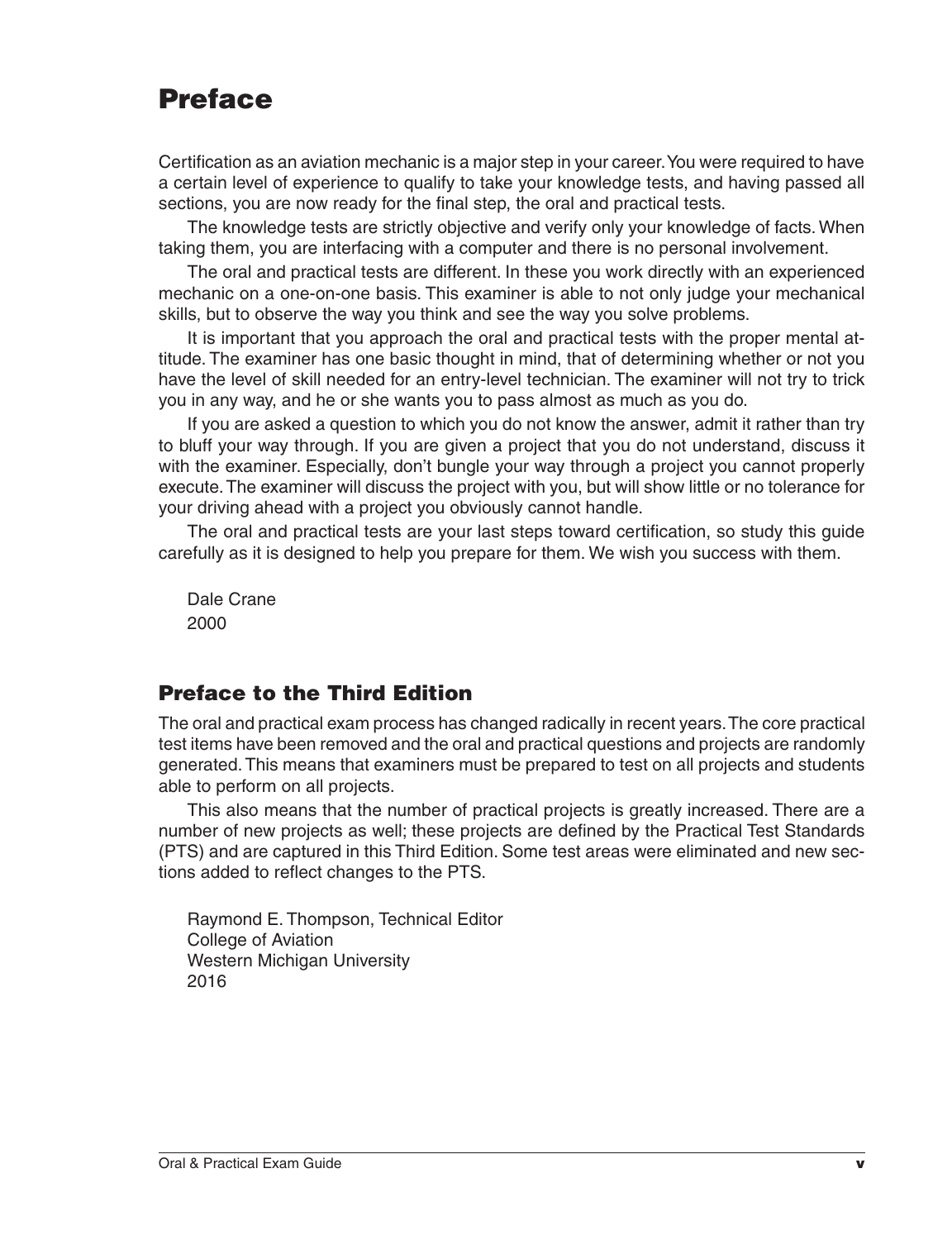# Certification of Maintenance Airmen

The Federal Aviation Administration has three classifications of maintenance airmen: repairman, authorized inspector, and mechanic. Certification in each category has special requirements and special privileges. This *Oral & Practical Exam Guide* applies to the tests for mechanic certification, but all three classifications are described below.

# Repairman

The applicant for a repairman certificate must be employed for a specific job requiring his or her special qualifications by a certificated commercial operator or certificated air carrier.

A repairman applicant must have at least 18 months of practical experience in the procedures, practices, inspection methods, materials, tools, machine tools, and equipment generally used in the maintenance duties of the specific job for which he or she is to be employed and certificated. Or, the applicant must have completed specialized formal training that is acceptable to the administrator and specifically designed to qualify the applicant for the job for which he or she is to be employed.

A repairman may exercise the privileges of the certificate only in connection with the duties for the certificate holder by whom the repairman was certificated and recommended.

There is a special type of repairman certificate issued to the builder of an experimental aircraft which allows the holder to perform condition inspections on the aircraft constructed by him or her.

# Authorized Inspector

An applicant for an inspection authorization (IA) must:

- Hold a currently effective mechanic certificate with both an airframe and a powerplant rating that has been in effect for a total of at least 3 years.
- Have been actively engaged, for at least the 2-year period before the date of application, in maintaining civil certificated aircraft.
- Have a fixed base of operation.
- Have available the equipment, facilities, and inspection data necessary to properly inspect airframes, powerplants, propellers, or any related part or appliance.
- Pass a knowledge test on his or her ability to inspect according to safety standards for returning aircraft to service after major repairs and major alterations, and annual and progressive inspections performed under 14 CFR Part 43.

The holder of an inspection authorization may:

- Inspect and approve for return to service an aircraft after a major repair or major alteration if the work has been done in accordance with technical data that has been approved by the administrator.
- Perform an annual inspection, or perform or supervise a progressive inspection.

An inspection authorization expires on March 31 of each year and must be renewed for a 1-year period at that time.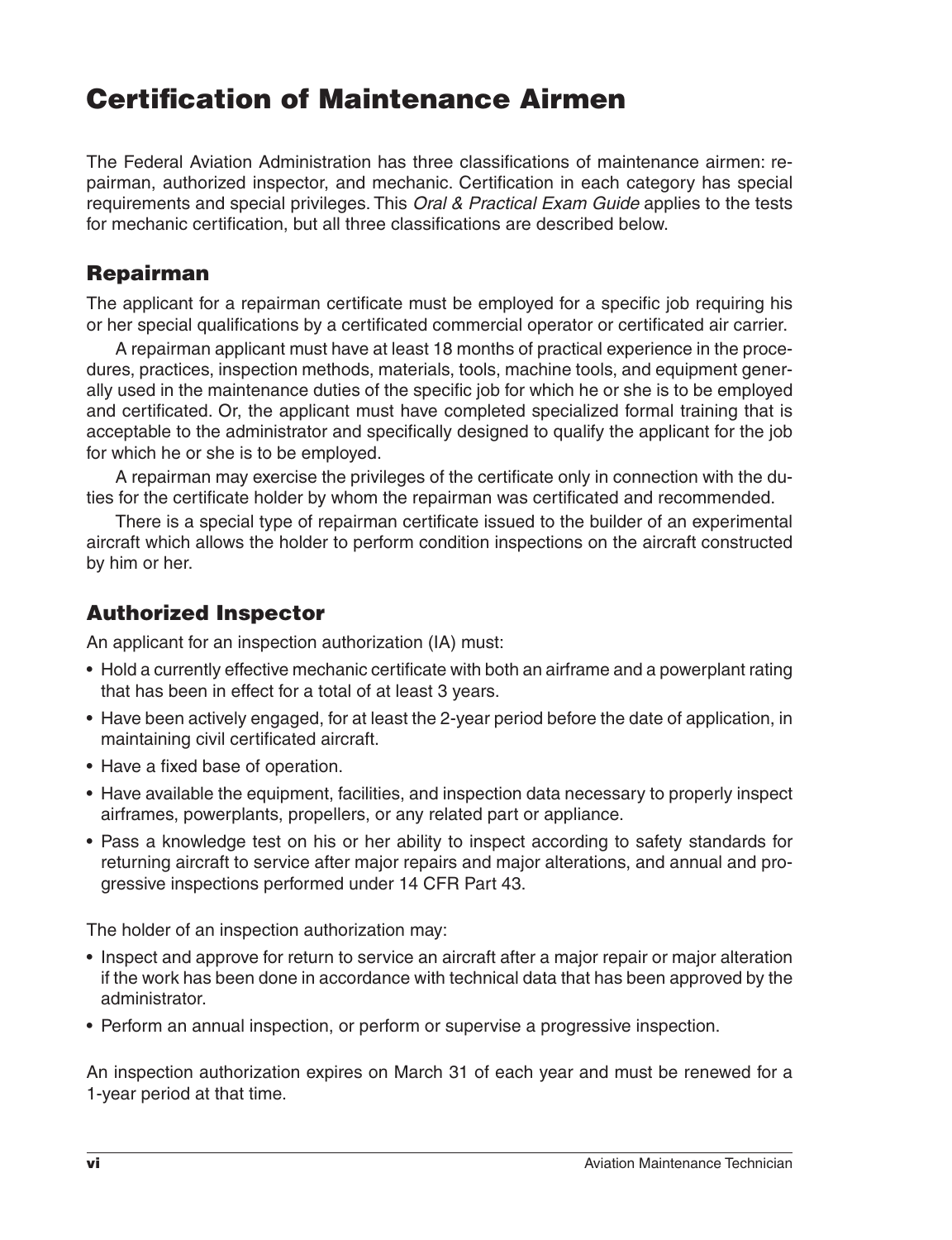# Mechanic

The FAA issues a Mechanic Certificate with an Airframe rating, Powerplant rating, or both ratings to applicants who are properly qualified. Below are descriptions of the experience, knowledge, and practical requirements, and suggested study references for all three ratings.

# Requirements for Mechanic Certification

14 CFR Part 65 *Certification: Airmen Other Than Flight Crewmembers* covers the requirements for mechanic certification, described below.

# *Basic Requirements*

- Must be at least 18 years of age.
- • Must be able to read, write, speak, and understand the English language, or in the case of an applicant who does not meet this requirement and who is employed outside of the United States by a U.S. air carrier, have his or her certificate endorsed "Valid only outside the United States."
- Must have passed all of the prescribed tests within a period of 24 months.

# *Experience Requirements*

Must have a graduation certificate or certificate of completion from a certificated aviation maintenance technician school, or documentary evidence, satisfactory to the Administrator, of:

- At least 18 months of practical experience with the procedures, practices, materials, tools, machine tools, and equipment generally used in constructing, maintaining, or altering airframes or powerplants appropriate to the rating sought; or
- At least 30 months of practical experience concurrently performing the duties appropriate to both the airframe and powerplant ratings.

# *Knowledge Requirements and Knowledge Tests*

After meeting the applicable experience requirements, each applicant for a mechanic certificate must pass a knowledge test covering the construction and maintenance of aircraft appropriate to the rating sought, the regulations that pertain to the rating, and the applicable provisions of 14 CFR Part 43 (*Maintenance, Preventive Maintenance, Rebuilding, and Alteration*) and Part 91(*General Operating and Flight Rules*).

The basic principles covering the installation and maintenance of propellers are included in the powerplant test.

The applicant must pass each section of the knowledge test before applying for the oral and practical tests. There are three knowledge tests, a General test that is required for both ratings, and tests for both the Airframe and Powerplant ratings. An applicant for the Airframe rating must pass the General and the Airframe test, and an applicant for the Powerplant rating must pass the General and Powerplant test. The General test needs to be taken only one time.

All test questions are the objective, multiple-choice type with three choices of answers. The minimum passing grade for each test is 70 percent.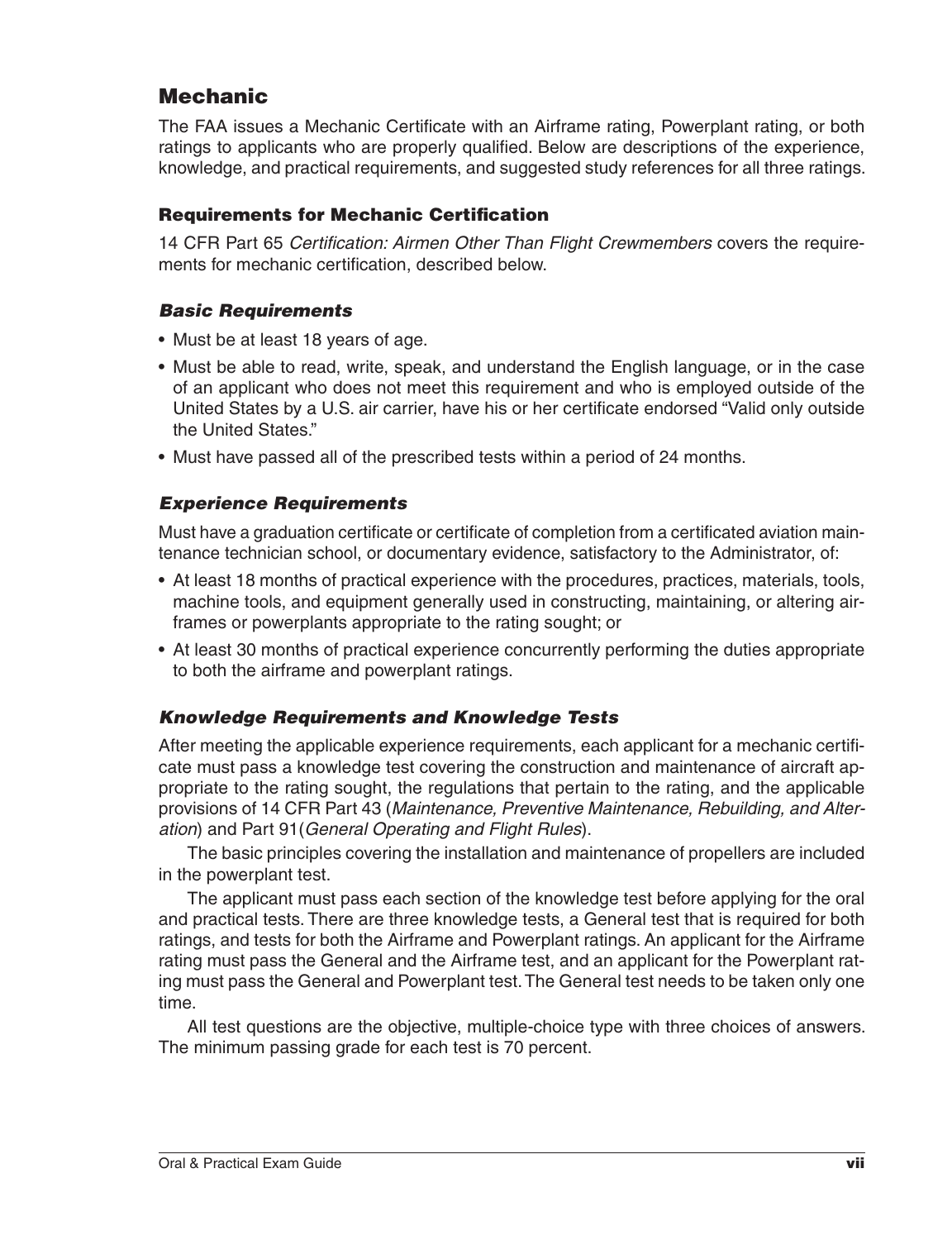The General test consists of 60 multiple-choice questions selected by computer from more than 600 questions in the *Aviation Mechanic—General* test question bank. You are allowed 1.5 hours to take this test. The Airframe and Powerplant tests each consist of 100 multiplechoice questions taken from the more than 1,000-question *Aviation Mechanic—Airframe* and the more than 1,000-question *Aviation Mechanic—Powerplant* test question banks. You are allowed 2 hours for each of these tests.

If the score on your airman test report is 70 or above, the report is valid for 24 calendar months. You may elect to retake the test in anticipation of a better score, after 30 days from the date your test was taken. The score of the latest test you take will become the official test score. If you fail a knowledge test, you may apply for retesting before 30 days if you present the failed test report and an endorsement from an authorized mechanic certificate holder. This endorsement must certify that additional instruction has been given, and you have been found competent to pass the test (the endorsement is not necessary if you wait 30 days).

## *Skill Requirements*

Each applicant for a mechanic certificate or rating must pass an oral and a practical test on the rating sought. These tests cover the applicant's basic skill in performing practical projects on the subjects covered by the knowledge test for that rating. These testing procedures are covered in detail beginning on Page x.

An applicant for a Powerplant rating must show his or her ability to make satisfactory minor repairs to, and minor alterations of propellers.

The examiner will download an oral and practical examination that is generated at random for each applicant. Each candidate should be familiar with all the knowledge and skill requirements contained within the appropriate test standards.

## ASA Study Materials

The ASA Fast-Track Guides for General, Airframe, and Powerplant Mechanic have been specially prepared to help you get ready to take your FAA knowledge tests, and since the same material is covered in your oral and practical tests, review all of the questions and answers in the knowledge test portion of these Guides.

The questions in this Exam Guide are typical of those you will likely be asked. The practical projects that accompany each section are typical of those the examiner will be apt to use to check your level of skill. The *actual* questions and projects will depend upon the examiner. Your examiner is a knowledgeable mechanic who can evaluate your capabilities, so don't try to "snow" him or her with words when you don't know the answer, and don't attempt any project that you are not competent to handle. It is far better to admit your lack of knowledge or skill than to blunder into a project, which shows that you lack the judgment to properly evaluate your capabilities.

Included in each section of this Guide are references to other ASA textbooks, FAA handbooks and Advisory Circulars, and other study materials that apply specifically to that section or subject covered, such as manufacturers' service guides and information.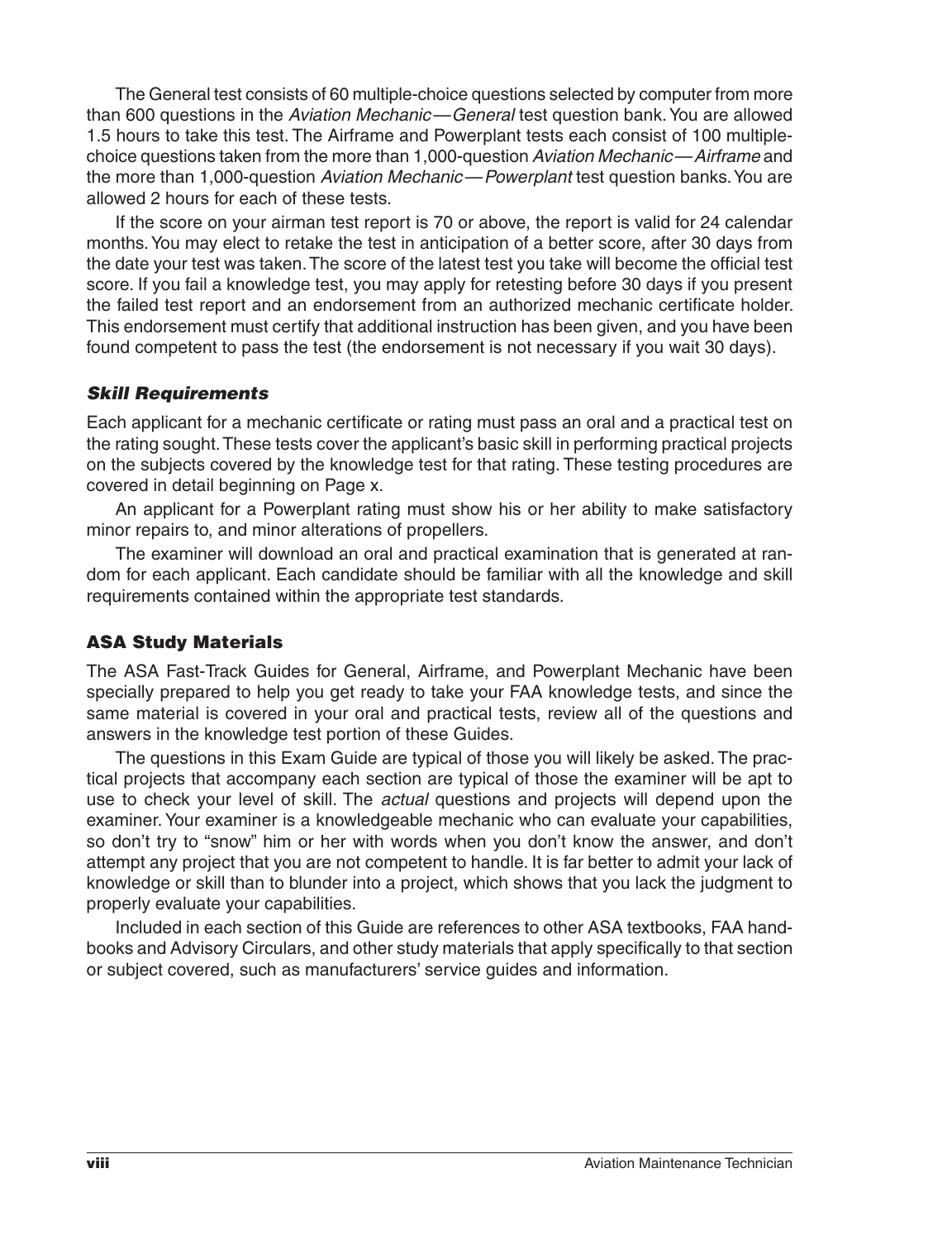# Reference codes used in this guide are as follows:

| AMT-G                        | Aviation Maintenance Technician—General (ASA)                                                                   |
|------------------------------|-----------------------------------------------------------------------------------------------------------------|
| AMT-STRUC                    | Aviation Maintenance Technician-Airframe, Volume 1 (ASA)                                                        |
| AMT-SYS                      | Aviation Maintenance Technician-Airframe, Volume 2 (ASA)                                                        |
| AMT-P                        | Aviation Maintenance Technician-Powerplant (ASA)                                                                |
| ASA-MHB                      | Aviation Mechanic Handbook (ASA)                                                                                |
| FAA-S-8081-26,<br>$-27, -28$ | Aviation Mechanic for General, Airframe, and Powerplant Practical<br>Test Standards (available as ASA-8081-AMT) |
| AC 39-7                      | Airworthiness Directives (FAA Advisory Circular)                                                                |
| AC 65-2                      | Airframe and Powerplant Mechanic's Certification Guide<br>(FAA Advisory Circular)                               |
| AC 43-4A                     | Corrosion Control for Aircraft (FAA Advisory Circular)                                                          |
| AC 43.13-1B                  | Acceptable Methods, Techniques, and Practices-Aircraft Inspection<br>and Repair (FAA Advisory Circular)         |
| 14 CFR                       | Title 14 of the Code of Federal Regulations.<br>(Reprints of the applicable parts are in ASA's FAR/AMT.)        |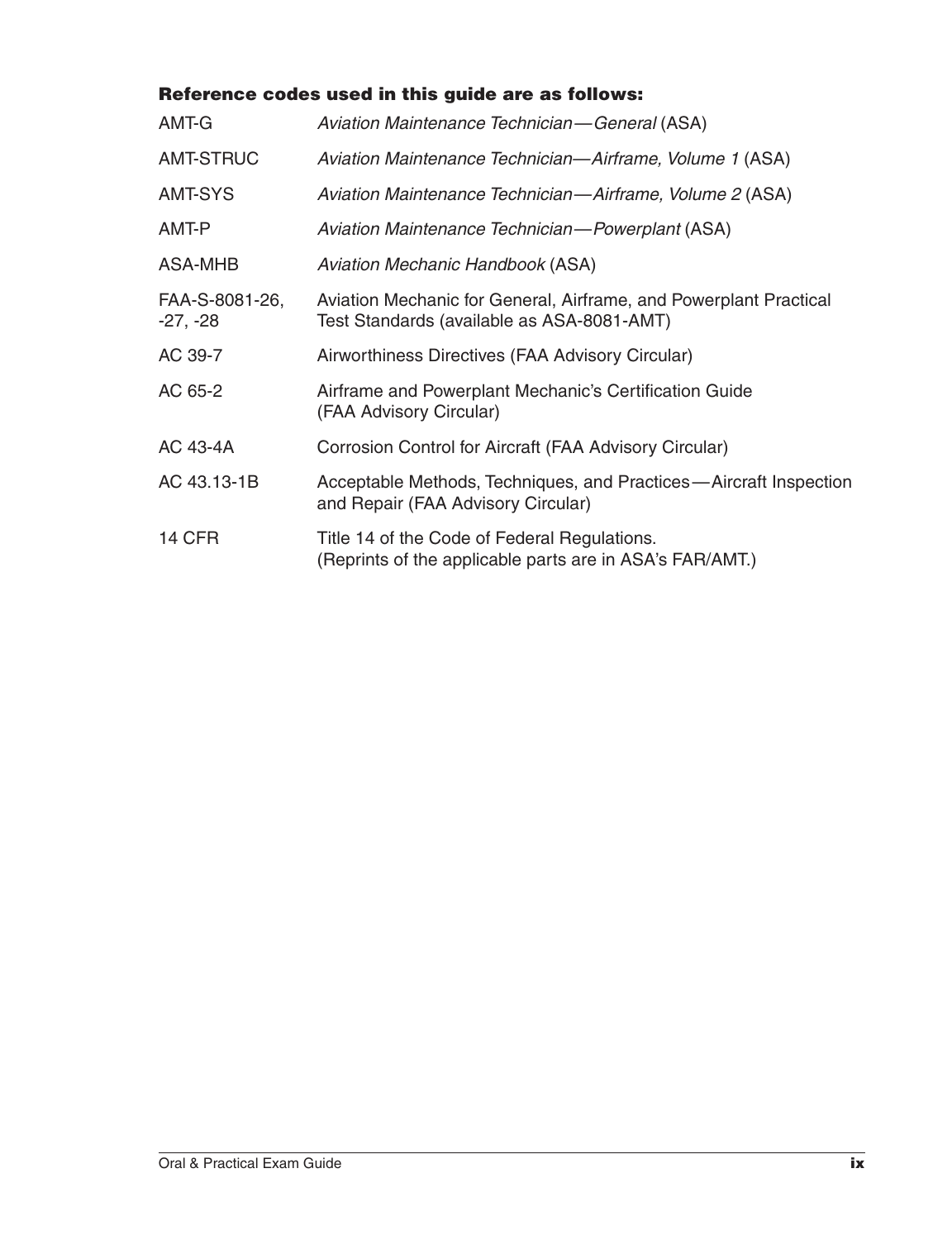# The Oral and Practical Tests

# **Prerequisites**

All applicants must have met the prescribed experience requirements as stated in 14 CFR §65.77. In addition, all applicants must provide:

- 1. Proof of having unexpired passing credit for the Aviation Mechanic General (AMG) knowledge test by presenting an Airman Computer Test Report (except when properly authorized under the provisions of 14 CFR §65.80 to take the practical tests before the airman knowledge tests).
- 2. Identification with a photograph and signature.

# Test Standards

The examiner will download an oral and practical examination that is generated at random for each applicant that reflects all the knowledge and skill "Areas of Operation."

"Areas of Operation" are subject areas in which aviation mechanic applicants must have knowledge or demonstrate skill.

"Tasks" are the items that should be performed according to standards acceptable to the examiner.

"Reference" identifies the publication(s) that describe the task. *Information contained in manufacturer and/or FAA approved data always takes precedence over textbook referenced data*.

The objective of each Task lists the elements that must be satisfactorily performed to demonstrate competency in the Task.

The objective includes:

- 1. Specifically what the applicant will be able to do.
- 2. Conditions under which the Task is to be performed.
- 3. Acceptable standards of performance.

These terms apply to each Task:

- "Inspect" means to examine by sight and touch.
- "Check" means to verify proper operation.
- "Troubleshoot" means to analyze and identify malfunctions.
- "Service" means to perform functions that ensure continued operation.
- "Repair" means to correct a defective condition.
- "Overhaul" means to disassemble, inspect, repair as necessary, and check.

The applicant should be well prepared in *all* knowledge and skill areas included in the standards.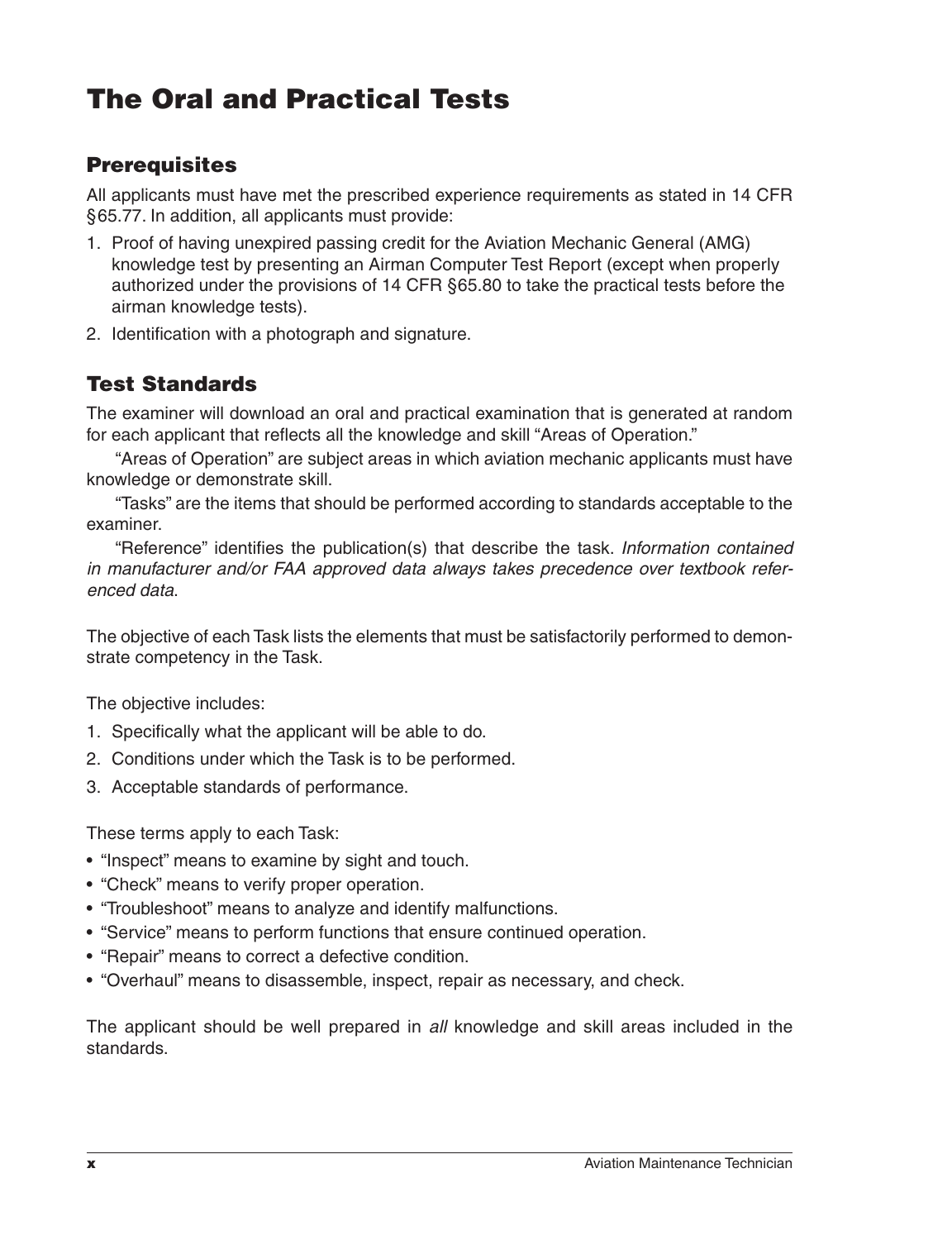Satisfactory performance to meet the requirements for certification is based on the applicant's ability to:

- 1. Show basic knowledge.
- 2. Demonstrate basic mechanic skills.
- 3. Perform the Tasks within the standards of the reference materials.

The practical test is passed if, in the judgment of the examiner, the applicant demonstrates the prescribed level of proficiency on the assigned Tasks in each Area of Operation. Each practical examination item must be performed, at a minimum, to the performance level in the practical test standards. For mechanic testing, there are three practical performance levels:

- Level 1: You must know basic facts and principles and be able to locate information and reference materials. You do not have to interpret information or demonstrate a physical skill.
- Level 2: Know and understand principles, theories, operations, and concepts. You must be able to find, interpret, and apply maintenance data and information. You must be able to select and utilize the appropriate tools and equipment. While you need to demonstrate adequate performance skills, you do not need to demonstrate skill at a high or return-toservice quality level.
- Level 3: Know and understand principles, theories, operations, and concepts. You must be able to find, interpret, and apply maintenance data and information, select and utilize the appropriate tools and equipment to the overall operation and maintenance of an aircraft. You must be able to demonstrate the ability to work independently and make accurate judgments of airworthiness. You must demonstrate skills at a high level which includes the ability to perform return-to-service levels of work.

If, in the judgment of the examiner, the applicant does not meet the standards of any Task performed, the associated Area of Operation is failed and therefore, the practical test is failed.

Typical areas of unsatisfactory performance and grounds for disqualification are:

- 1. Any action or lack of action by the applicant that requires corrective intervention by the examiner for reasons of safety.
- 2. Failure to follow recommended maintenance practices and/or reference material while performing projects.
- 3. Exceeding tolerances stated in the reference material.
- 4. Failure to recognize improper procedures.
- 5. The inability to perform to a return-to-service standard, where applicable.
- 6. Inadequate knowledge in any of the subject areas.

When an applicant fails a test the examiner will record the applicant's unsatisfactory performance and Tasks not completed in terms of Areas of Operation appropriate to the practical test conducted.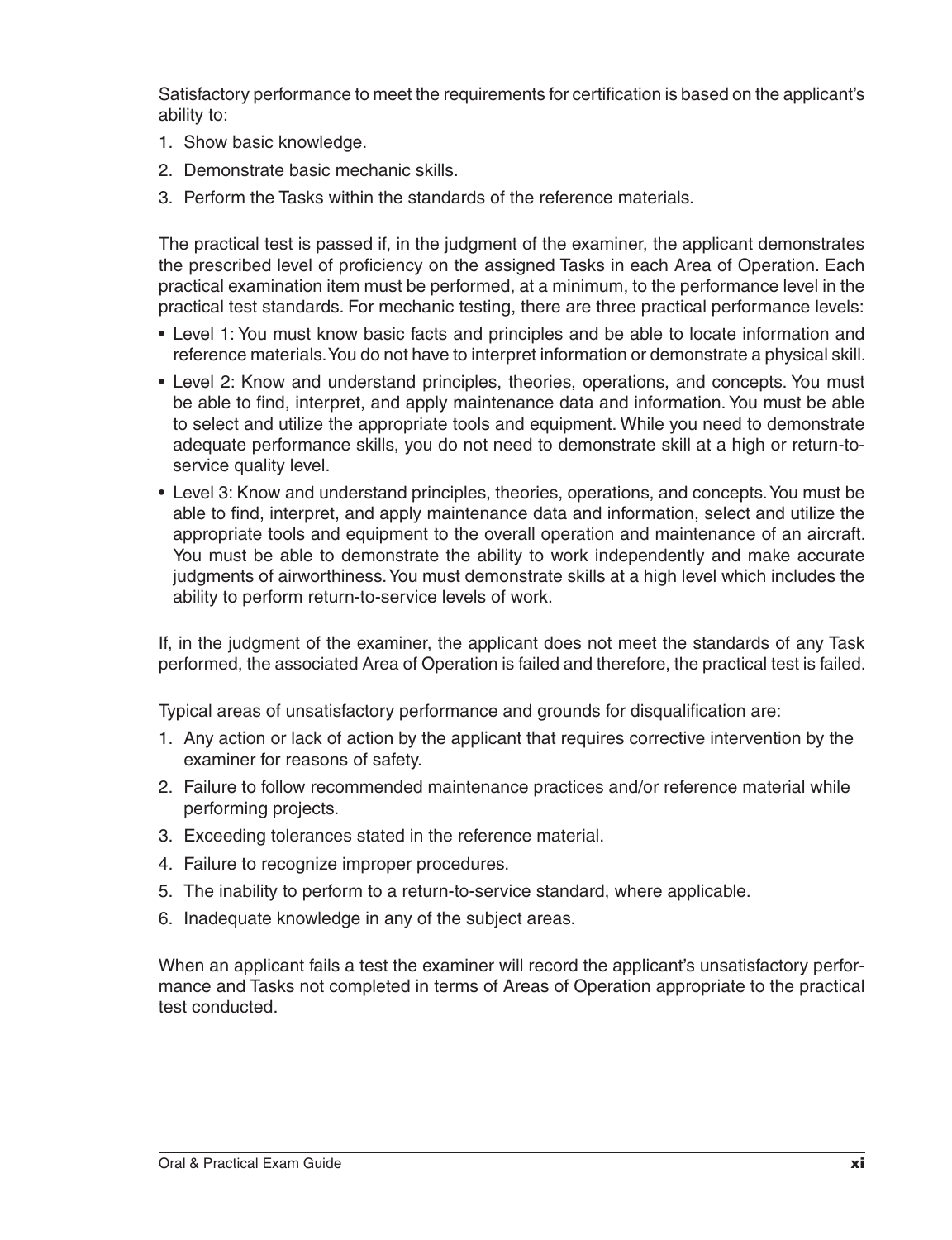# The General Oral and Practical Tests

There are twelve "Areas of Operation" that are tested on the General Oral and Practical Exams.

Following this list are the suggested study areas, typical oral questions with succinct answers and typical practical projects for each area of operation.

- I. Basic Electricity
	- A: Measure capacitance
	- B: Calculate inductance
	- C: Calculate and measure electrical power
	- D: Measure voltage, current, resistance, and continuity
	- E: Determine the relationship of voltage, current, and resistance in electrical circuits
	- F: Read and interpret aircraft electrical circuit diagrams, including solid state devices and logic functions
	- G: Inspect and service lead-acid batteries
	- H: Inspect and service nickel-cadmium batteries
- II. Aircraft Drawings
	- A: Use drawings, symbols, and system schematics
	- B: Draw sketches of repairs and alterations
	- C: Use blueprint information
	- D: Use graphs and charts
- III. Weight and Balance
	- A: Weigh aircraft
	- B: Perform weight and balance check and record data
- IV. Fluid Lines and Fittings
	- A: Fabricate and install rigid fluid lines and fittings
	- B: Fabricate and install flexible fluid lines and fittings
- V. Materials and Processes
	- A: Identify and select appropriate nondestructive testing methods
	- B: Perform dye penetrant, eddy current, ultrasonic, or magnetic particle inspections
	- C: Perform basic heat-treating processes
	- D: Identify and select aircraft solid shank rivets, bolts, and associated hardware
	- E: Identify and select aircraft materials
	- F: Inspect welds
	- G: Perform precision measurements
- VI. Ground Operation and Servicing
	- A: Start, ground operate, and move aircraft and identity typical ground operation hazards
	- B: Service aircraft
	- C: Secure aircraft
	- D: Identify and select fuels

*Continued*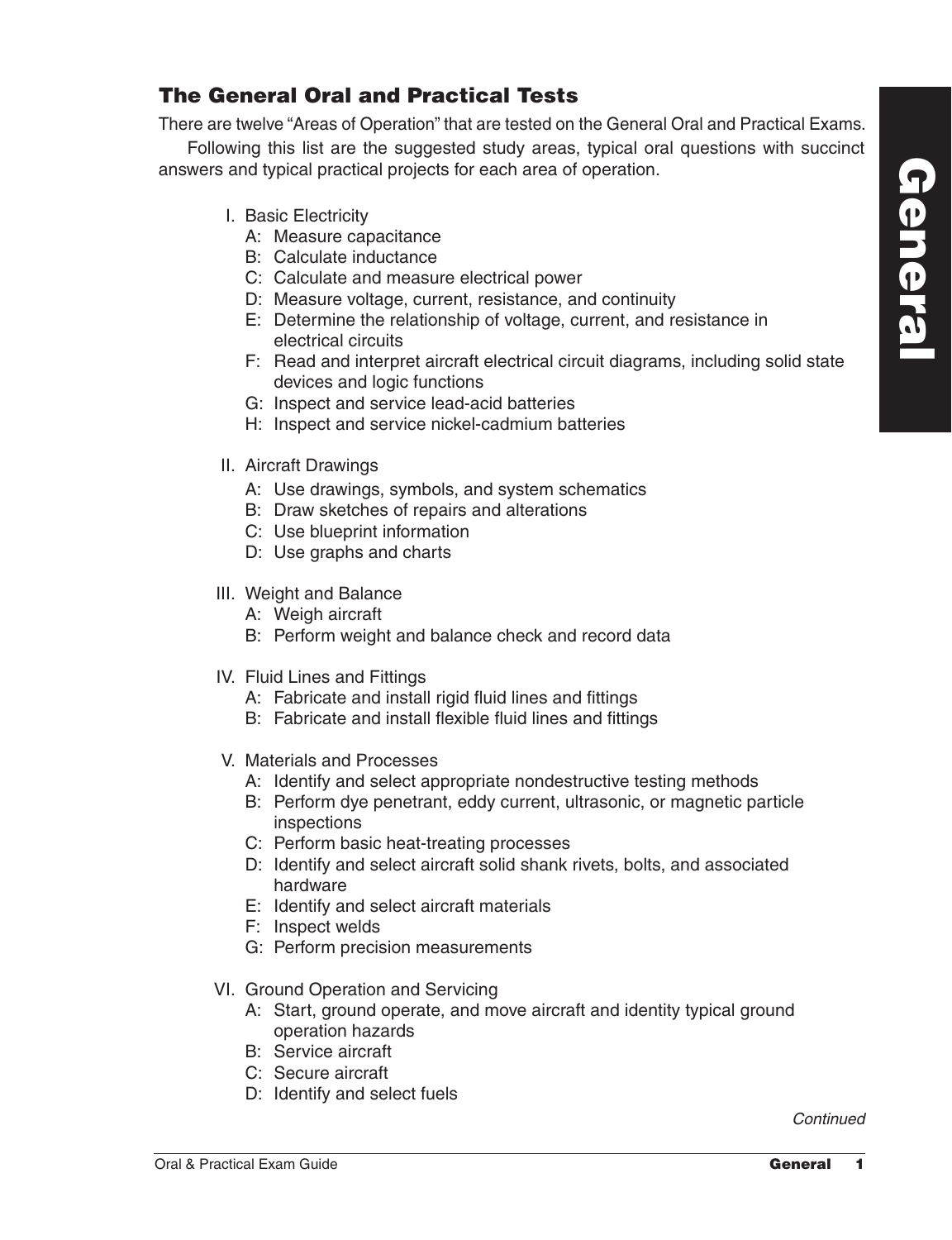- VII. Cleaning and Corrosion Control
	- A: Identify and select cleaning materials
	- B: Inspect and identify aircraft corrosion
	- C: Remove and treat aircraft corrosion and perform aircraft cleaning
	- D: Clean and protect metallic materials
	- E: Clean and protect plastics and composite materials
- VIII. Mathematics
	- A: Extract roots and raise numbers to a given power
	- B: Determine areas and volumes of various geometrical shapes
	- C: Solve ratio, proportion, and percentage problems
	- D: Perform algebraic operations involving addition, subtraction, multiplication, and division of positive and negative numbers
	- IX. Maintenance Forms and Records
		- A: Write descriptions of work performed, including aircraft discrepancies and corrective actions using typical aircraft maintenance records
		- B: Complete required maintenance forms, records, and inspection reports
		- C: FAA forms and information
	- X. Basic Physics
		- A: Use and understand the principles of simple machines and sound dynamics
		- B: Use and understand the principles of fluid dynamics
		- C: Use and understand the principles of heat dynamics
		- D: Use and understand the principles of basic aerodynamics, aircraft structures, and theory of flight
- XI. Maintenance Publications
	- A: Demonstrate ability to read, comprehend, and apply information contained in FAA and manufacturer's aircraft maintenance specifications and data sheets
	- B: Demonstrate ability to read, comprehend, and apply information contained in aircraft maintenance manuals, and related publications
	- C: Demonstrate ability to read, comprehend, and apply information contained in Federal Aviation Regulations
	- D: Demonstrate ability to read, comprehend, and apply information contained in Airworthiness Directives (AD)s
	- E: Demonstrate ability to read, comprehend, and apply information contained in advisory material
- XII. Aviation Mechanic Privileges and Limitations
	- A: Exercise mechanic privileges within the limitations prescribed by 14 CFR Part 65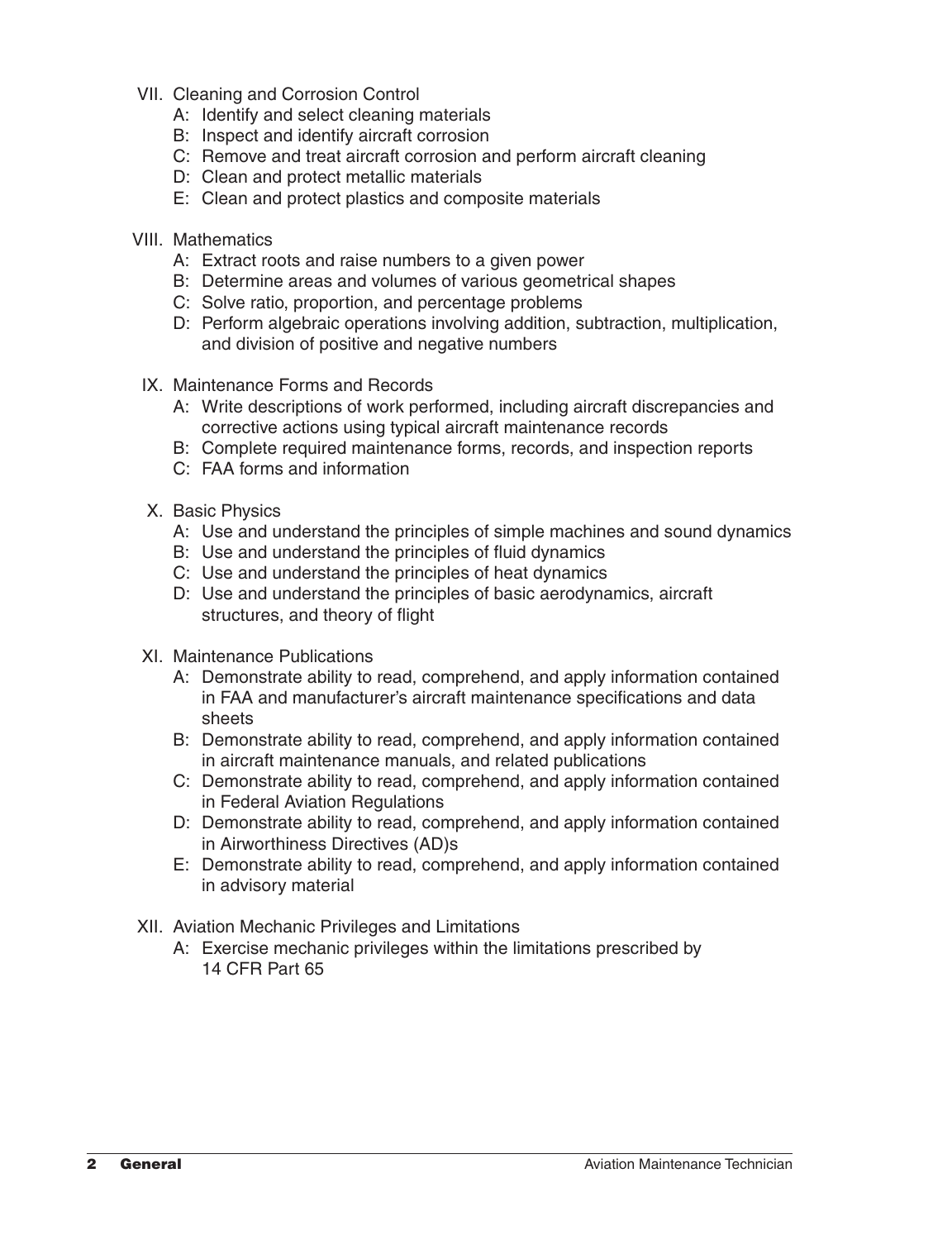# I. Area of Operation: Basic Electricity

# A. Task: Measure Capacitance

*Reference: AMT-G, Chapter 4*

# Typical Oral Questions

- **1. What constitutes a capacitor?** *Two conductors separated by an insulator.*
- **2. What is the purpose of a capacitor?** *It stores electrical energy in electrostatic fields.*
- **3. Does a capacitor in an AC circuit cause the current to lead or lag the voltage?** *It causes the current to lead the voltage.*
- **4. What is the basic unit of capacitance?** *The farad.*
- **5. Why should electrolytic capacitors not be used in an AC circuit?** *They are polarized. An electrolytic capacitor will pass current of one polarity, but will block current of the opposite polarity.*

# Typical Practical Projects

- 1. Using a capacitor tester and capacitor furnished by the examiner, determine the capacity of a capacitor and whether or not it is serviceable.
- 2. Find the capacitive reactance in an AC circuit for the values of capacitance and frequency specified by the examiner.

# B. Task: Calculate Inductance

*Reference: AMT-G, Chapter 4*

## Typical Oral Questions

- **1. What is meant by inductance?** *The ability to store electrical energy in electromagnetic fields.*
- **2. What is the basic unit of inductance?**

*The henry.*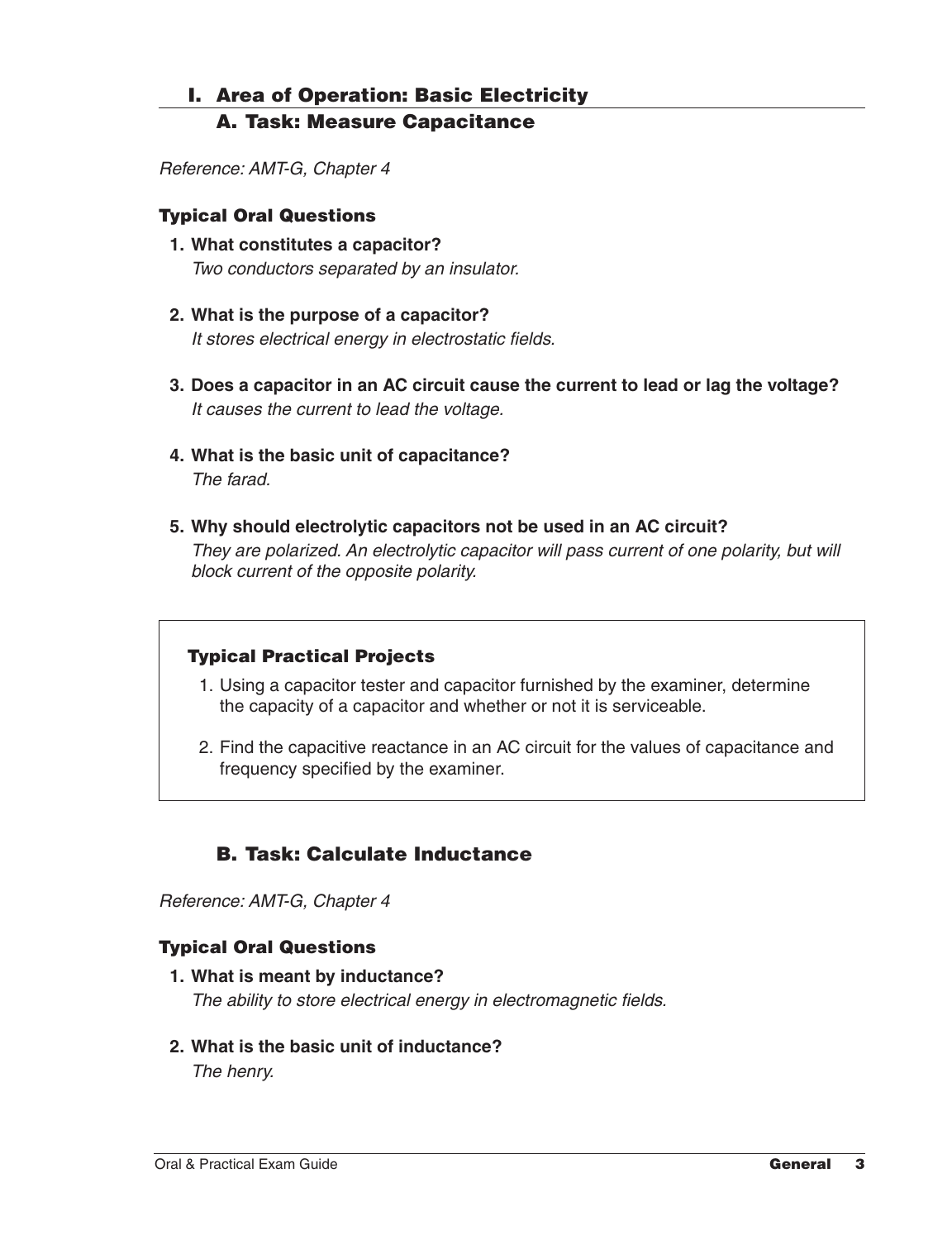**3. What is an example of an inductor used in a magneto?**

*The coil.*

- **4. Does an inductor in an AC circuit cause the current to lead or lag the voltage?** *It causes the current to lag behind the voltage.*
- **5. How can you find the polarity of an electromagnet?**

*Hold the electromagnet in your left hand with your fingers encircling the coil in the direction electrons flow (from negative to positive). Your thumb will point to the north pole of the electromagnet.*

#### **6. What is meant by impedance?**

*The total opposition to the flow of alternating current. It is the vector sum of resistance, capacitive reactance, and inductive reactance.*

**7. In what units is impedance measured?**

*In ohms.*

# Typical Practical Projects

- 1. Given the inductive reactance caused by a coil and the frequency of the AC in a circuit, compute the inductance.
- 2. Find the inductive reactance in an AC circuit for the values of inductance and frequency specified by the examiner.

# C. Task: Calculate and Measure Electrical Power

*Reference: AMT-G, Chapter 4*

## Typical Oral Questions

- **1. What are five sources of electrical energy?** *Magnetism, chemical energy, light, heat, and pressure.*
- **2. What is the basic unit of power in a DC circuit?** *The watt.*
- **3. What is meant by a kilowatt?** *1,000 watts.*
- **4. What is meant by a megawatt?** *1,000,000 watts.*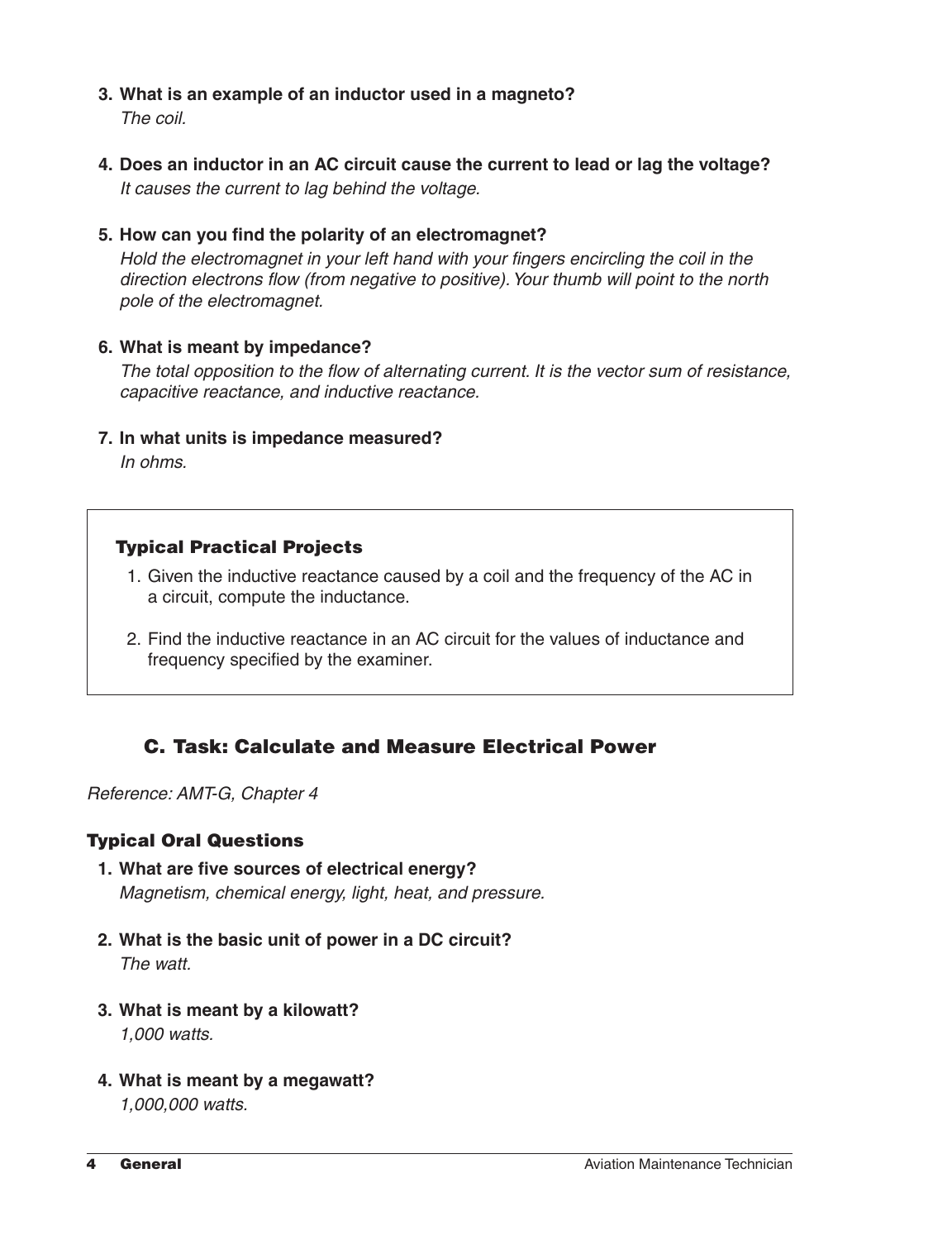- **5. What is the formula for power in a DC circuit?** *Power = Voltage times current (P = E · I)*
- **6. What is the relationship between mechanical and electrical power?** *1 horsepower = 746 watts*
- **7. What is meant by true power in an AC circuit?** *The product of the circuit voltage and the current that is in phase with this voltage.*
- **8. In what units is true power expressed?** *In watts.*
- **9. What is meant by apparent power in an AC circuit?** *The product of the circuit voltage and the circuit current.*
- **10. In what units is apparent power expressed?** *In volt-amps.*
- **11. What is meant by reactive power in an AC circuit?** *The power consumed in the inductive and capacitive reactances in an AC circuit. Reactive power is also called wattless power.*
- **12. In what units is reactive power expressed?** *In volt-amps reactive (VAR), or kilovolt-amps reactive (KVAR).*

## **13. What is meant by power factor in an AC circuit?**

*The ratio of true power to apparent power. It is also the ratio of circuit resistance to circuit impedance.*

## Typical Practical Projects

- 1. Compute the number of watts of power consumed by a 1/5 horsepower, 24-volt DC motor that is 75% efficient.
- 2. Compute the amps of current drawn by a 1,000-watt landing light in a 24-volt DC electrical system.
- 3. Find the total number of watts dissipated by two lamps wired in parallel in a 12-volt circuit, if one lamp requires 3 amps and the other 1.5 amp.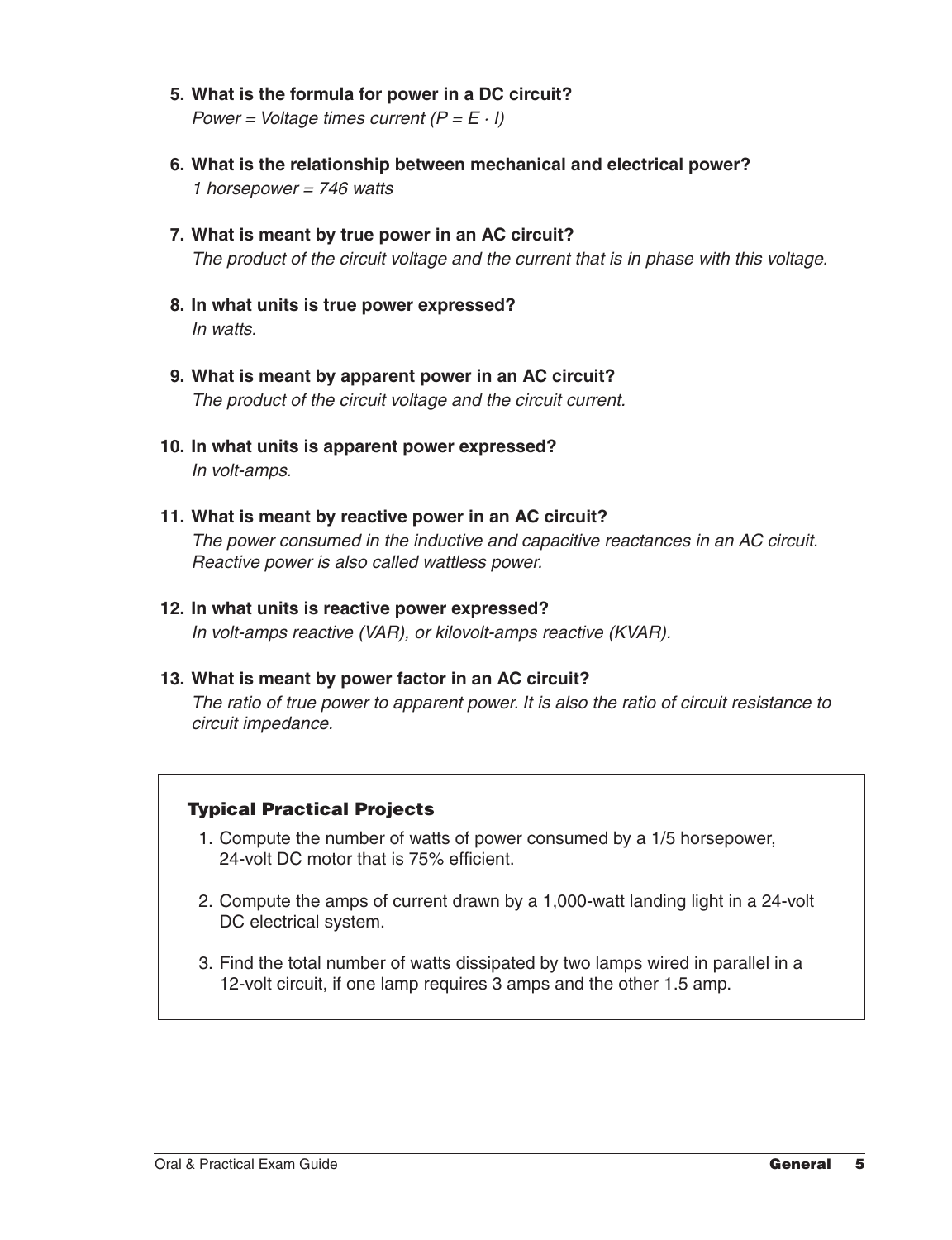# D. Task: Measure Voltage, Current, Resistance, and Continuity

*Reference: AMT-G, Chapter 4*

# Typical Oral Questions

- **1. Which law of electricity is the most important for an aircraft mechanic to know?** *Ohm's law.*
- **2. What are the elements of Ohm's law?** *Voltage E, current I, and resistance R (volts, amps, and ohms).*
- **3. What is voltage?** *Electrical pressure.*
- **4. What is the basic unit of voltage?** *The volt.*
- **5. What instrument is used to measure voltage?** *A voltmeter.*
- **6. To measure voltage, is a voltmeter placed in series or in parallel with the source of voltage?** *In parallel.*
- **7. What is electrical current?** *The flow of electrons in a circuit.*
- **8. What is the basic unit of current flow?** *The ampere (amp).*
- **9. What part of an amp is a milliamp?** *One thousandth (0.001) of an amp.*
- **10. What instrument is used to measure current flow?** *An ammeter.*
- **11. What two things happen when current flows through a conductor?** *Heat is generated and a magnetic field surrounds the conductor.*
- **12. To measure current through a component, is an ammeter placed in parallel or in series with the component?**

*In series.*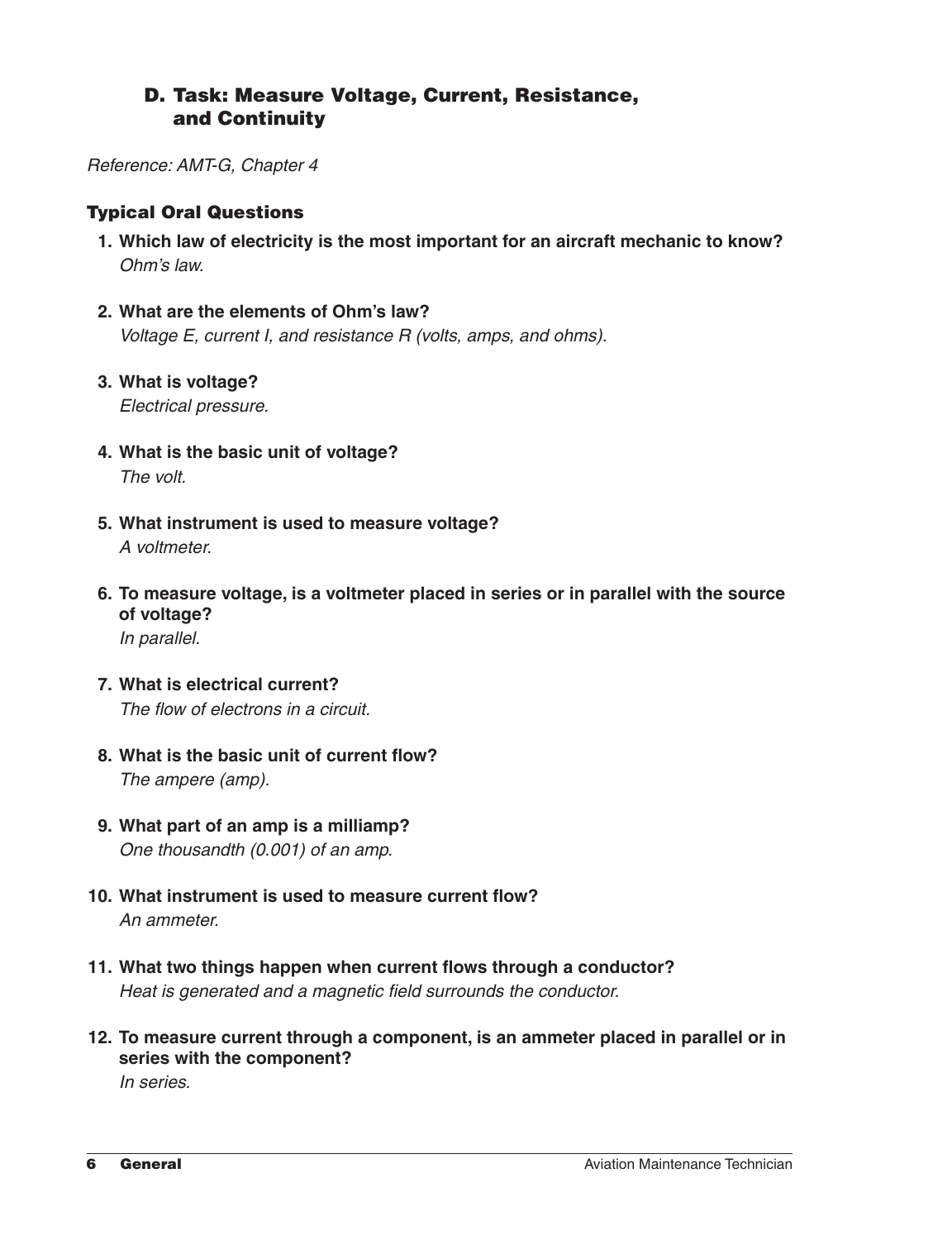- **13. What is meant by resistance in an electrical circuit?** *The opposition to the flow of electrons.*
- **14. What is the basic unit of electrical resistance?** *The ohm.*
- **15. What is a megohm?** *One million (1,000,000) ohms.*
- **16. What four things affect the resistance of an electrical conductor?** *The material, the cross-sectional area, the length, and the temperature.*
- **17. What instrument is used to measure electrical resistance?** *An ohmmeter.*
- **18. How can you tell the resistance of a composition resistor?** *By a series of colored bands around one end of the resistor.*
- **19. What is meant by continuity in an electrical circuit?** *The circuit is continuous (or complete) when electrons can flow from one terminal of the power source to the other.*
- **20. What instrument is used to measure continuity in an electrical circuit?** *An ohmmeter.*
- **21. When measuring resistance of a component with an ohmmeter, should the circuit be energized?**

*No, there should be no power on the circuit.* 

# Typical Practical Projects

- 1. Measure the voltage drop across a resistor in an energized DC circuit specified by the examiner.
- 2. Measure the DC current through a component specified by the examiner.
- 3. Measure the resistance of a component specified by the examiner and determine whether or not it is within the limits specified in an appropriate service manual.
- 4. Demonstrate to the examiner the correct way to check an electrical circuit for continuity.
- 5. Install wires into an electrical connector assigned by the examiner and test for continuity.